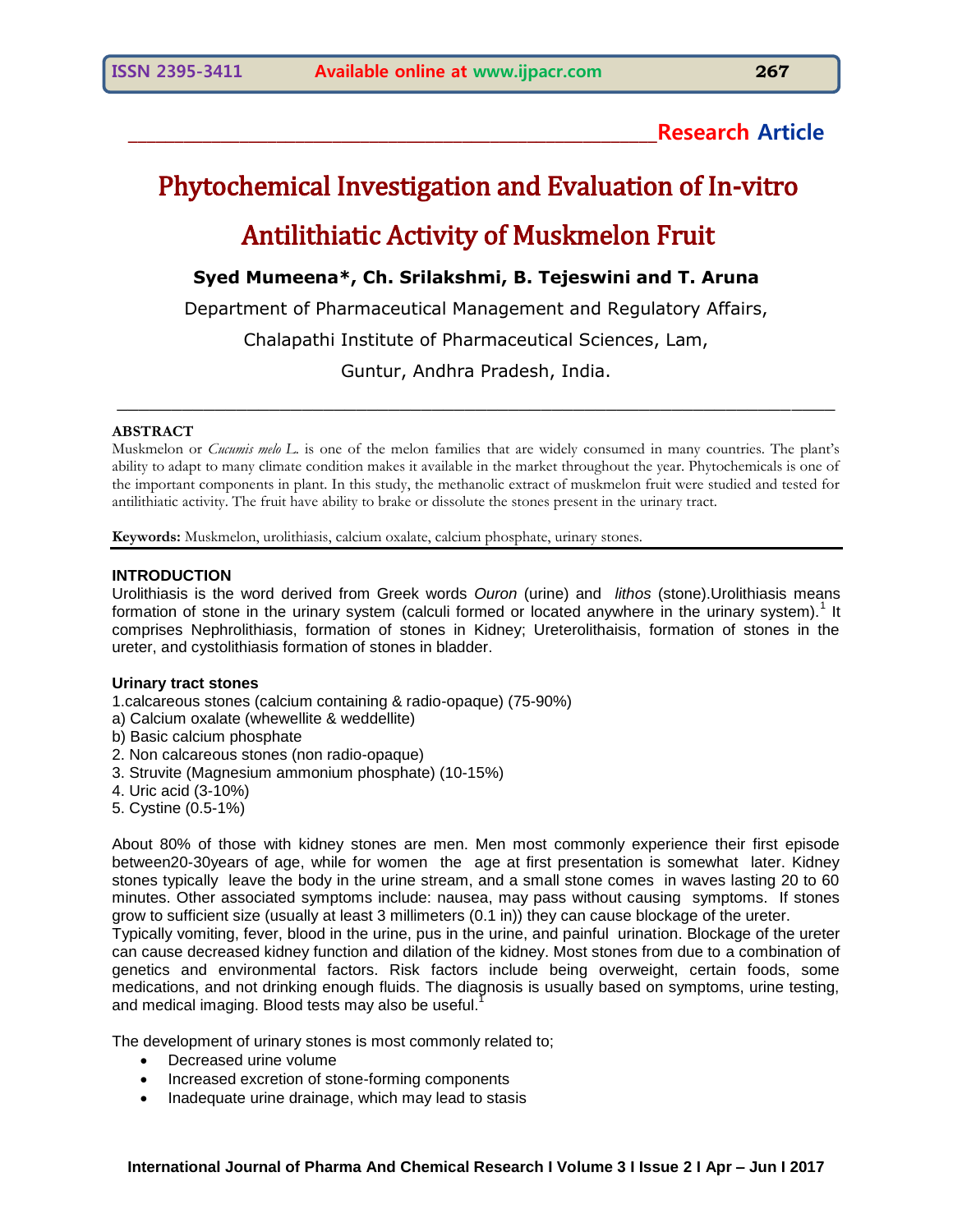- Decrease in urinary citrate levels leading to deposition of calcium
- Deficiency of vitamins A or C-these conditions can also lead to the "Hypertraid":hyperparathyroidism, hypercalcaemia, and hyperuricosuria.

Ureteral obstruction causes postrenal Zotemia and hydronephrosis (distension and dilation of the renal pelvis and calyces), as well as spasm of the ureter. this leads to pain, most commonly felt in the flank (the area between the ribs and hip),lower abdomen, and groin(a condition called renal colic). Renal colic can be associated with nausea, vomiting, fever, blood in the urine, pus in the urine, and painful urination. Renal colic typically comes in waves lasting 20-60 minutes, beginning in the flank or lower back and often radiating to the groin or genitals. The diagnosis of kidney stones is made on the basis of information obtained from the history, physical examination, urinalysis, and radiographic studies. Ultrasound examination and blood tests may also aid in the diagnosis.

Among ruminants, uroliths more commonly cause problems in males than in females; the sigmoid flexure of the ruminant male urinary urinary tract is more likely to obstruct passage. Early-castrated males are at greater risk, because of lesser urethral diameter.<sup>3</sup>

Pelleted feeds may be conducive to formation of phosphate uroliths, because of increased urinary phosphorus ehcretion. This is attributable to lower saliva production where pelleted rations containing finely ground constituents are fed. with less blood phosphate patitioned into saliva more tends to be excreted in urine.(most saliva phosphate is fecally excreted).<sup>8</sup>

Oxalate uroliths can occur in ruminants, although such problems from oxalate ingestion may be relatively uncommon. Ruminant urolithiasis associated with oxalate ingestion has been reported. However, no renal tubular damage or visible deposition of calcium oxalate crystals in kidneys was found in yearling weather sheep fed diets containing soluble oxalate at 0.6% of dietary dry matter for about 100days.<sup>10</sup>

A person with recurrent kidney stones may be screened for such disorders. This is typically done with a 24 hours urine collection. The urine is analysed for features that promote stone formation.Calcium is one component of most common type of human kidney stones, calcium oxalate. Some studies suggest people who take calcium as a dietary supplement have a higger risk of developing kidney stones.

However, certain behaviors associated with frequent and binge drinking can lead to dehydration, which can in turn lead to the development of kidney stones. The American urological Association has projected that global warming will lead to an increased incidence of kidney stones in the United states by expanding the "kidney stone belt" of the southern United states.

People with lymphoproliferative/myeloproliferative disorders who were treated with chemotheraphy developed symptomatic stones 1.8%of of the time in one study.

# **PLANT REVIEW &PAST REPORT**:

Melon is a very popular summer fruit in northern parts of India and annual climber growing to1.5m. Melon fruit is large, and can reach the size of football, although it is generally more flattened. several varities have been developed with varying pulp and skin colour and texture.



**Common name:** Melon, Muskmelon, Cantalopue, Honeydew, Sugar melon. **Synonyms:** *Cucumis pubescens, Cucumis trigonus, Cucumis callosus* **Scientific classification**: **Botanical name:** *Cucumis melo*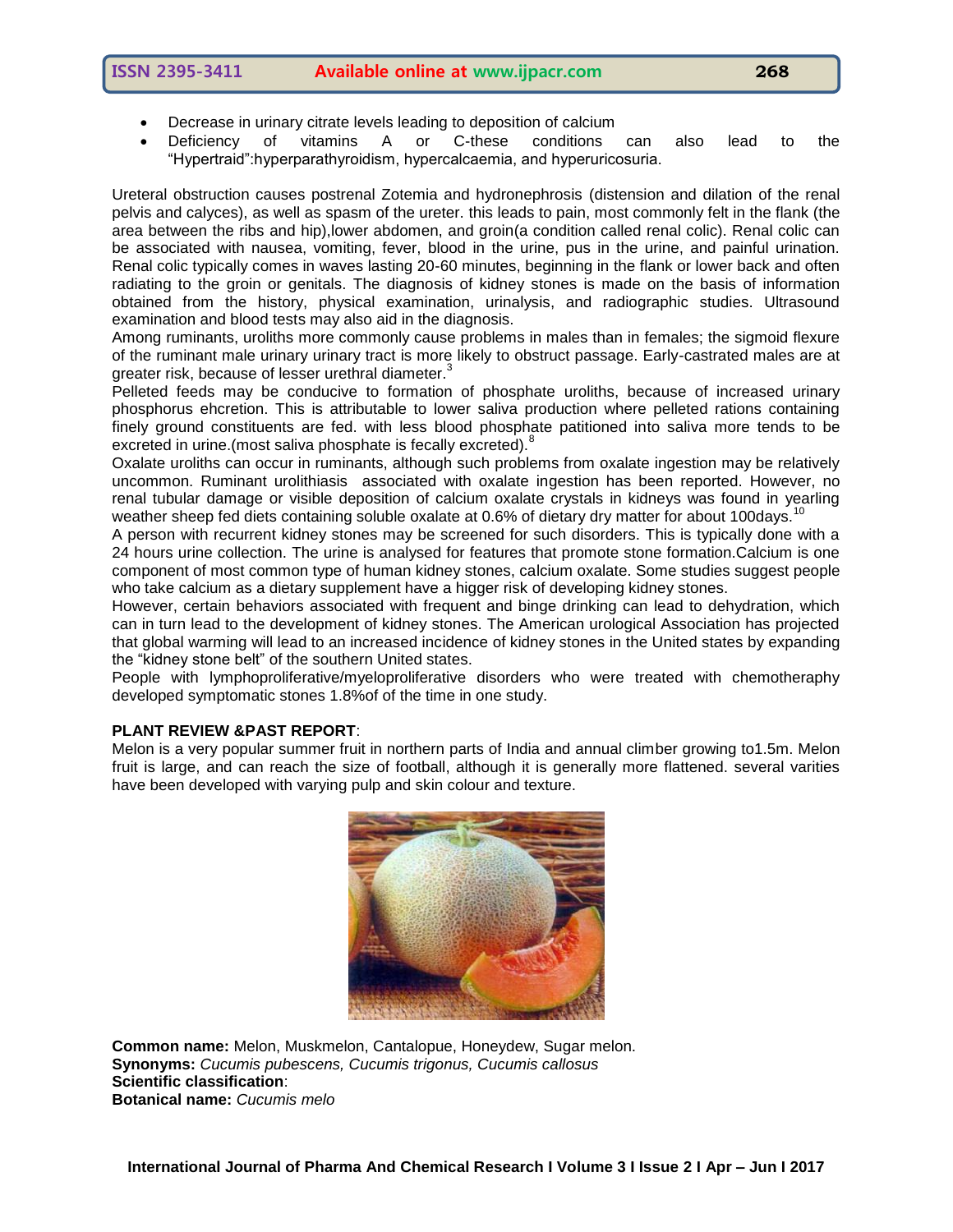**Family:** cucurbitaceae **Kingdom:** Plantae **Order:** cucurbitales **Genus:** *cucumis*

Muskmelon is a species of melon that has been developed into many cultivated varieties. These include smooth-skinned varieties such as Honeydew, Crenshaw and Casaba, and different netted cultivars (Cantaloupe, Persian melon, and Santa Clausor Christmas melon).The Armenian cucumber is also a variety of muskmelon, but its shape, taste, and culinary in this species approaches that found in wild cabbage, though morphological variation is not as extensive. It is a fruit of a type called Pepo.<sup>11</sup>

Muskmelon is native to Iran, Anatolia and Armenia, with secondary center including northwest India and Afghanistan. Muskmelons are monoecious plants. They do not cross with Watermelon, Cucumber, pumpkin or Squash, but variety in this species intercross frequently.<sup>12</sup> The genome of cucumis melo (L) was first sequenced in 2012. $^{13, 14}$ 

#### **NUTRITIOUS VALUE**

Per 100gm serving, Cantaloupe melons provide 34 calories and are an excellent source of vitamin-A(68%) and vitamin-C(61%).Other nutrients are negligible level. Melons are 90% water 9%carbohydrates and 1%protein and fat.<sup>15</sup>

Cantaloupe is commonly known as muskmelon and kharbuja especially in India, however also famous as rock melon and sweet melon all over the World. It is a sweetest and amazing fruit having cooling effect on the body during whole summer season.

#### **BENEFITS OF MUSKMELON**

- Stimulate Digestive functioning and prevents their problems.
- Prevents Baby from Birth defects.
- Reduce risk of heart diseases..
- Protect from eye problems.
- Regulates Blood pressure.
- Prevents from hardening of Arteries.
- Prevents from Cancer.
- Prevents from Ageing.
- Regularizes Blood Sugar level.
- Promotes Hair growth.
- Prevents from Liver and Kidney problems.
- Prevents from Stone formation and Bone loss.
- Prevent from UTI.
- Protect from eye problems.

# **OBJECTIVE OF PRESENT STUDY**

Fruits are health beneficial with variety of nutritious elements which are helpful for maintains of good health and are responsible for the treatment of variety of diseased conditions. Fruit extract is selected because its acceptability (sweet taste and pleasant flavor) while consumption but a crude drug might have bitter taste.

- To extract cucumis melo, cucurbitaceae fruit by using methol.
- To isolate the active principles present in the fruit by performing various chemical tests.
- To investigate the Antilithiatic activity of the methanolic extract of the fruit at different concentrations in-vitro.

# **MATERIALS AND METHODS EXTRACTION PROCEDURE:**

Fresh fruits of muskmelon were obtained local market, sliced in to small pieces and extracted with Methanol. The extract was concentrated and was used for Phytochemical investigation and for the determination of pharmacological activity.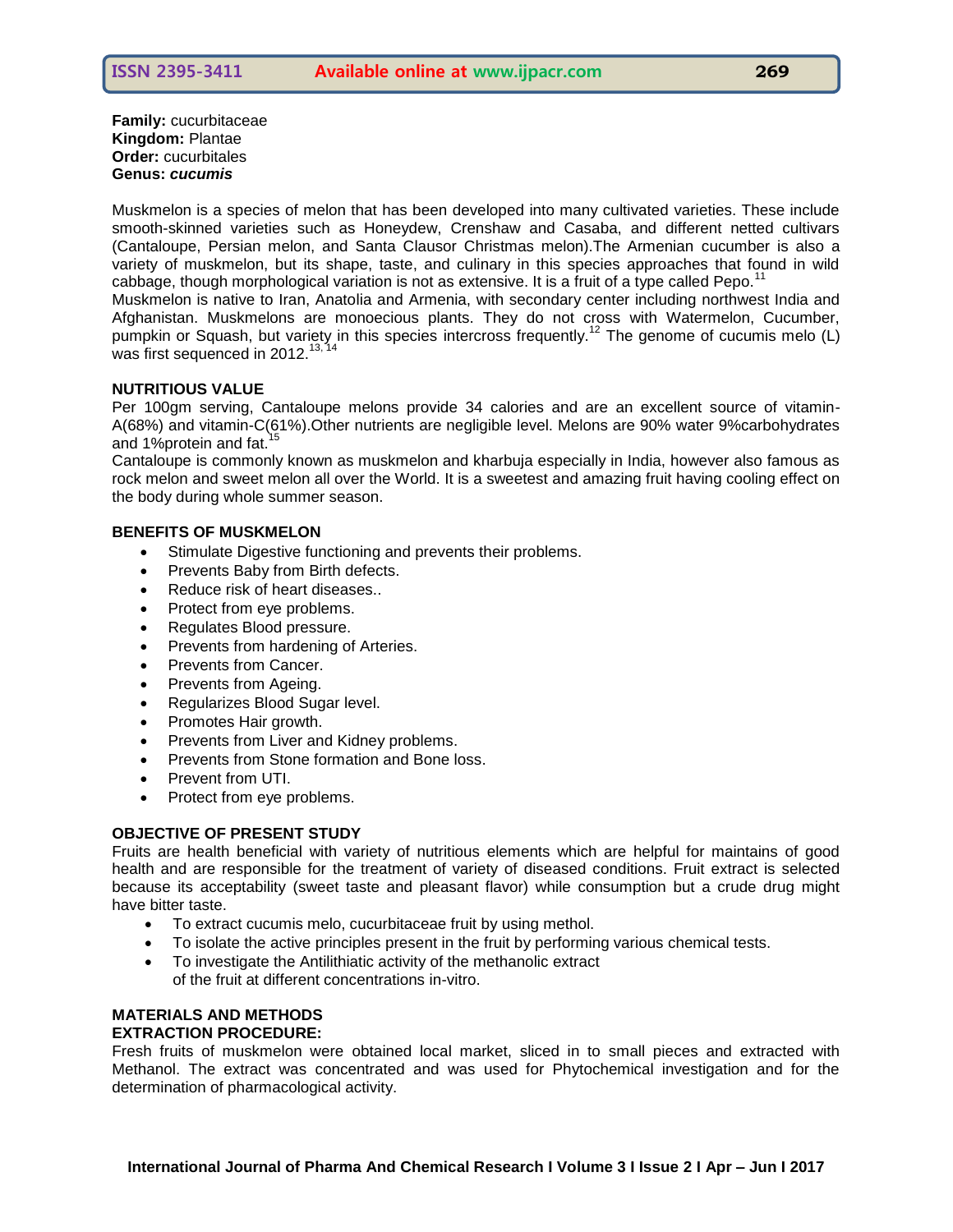#### **Preparation of Semi permeable membrane**

The semi permeable membrane of eggs lies in between the outer calcified shell and the inner contents like albumin & yolk. Shell was removed chemically by placing the eggs in 2M HCL for overnight, which caused complete decalcification. Further, washed with distilled water and carefully with a sharp pointer a hole is made on the top and the contents squeezed out completely from the decalcified egg. Then the egg membrane washed thoroughly with distilled water, and placed it in ammonia solution, in the moistened condition for a while& rinsed it with distilled water. Stored in refrigerator at a PH of 7-7.4.

#### **Preparation of standard solution**

A polyherbal formulation such as Cystone was selected and tablets were placed in absolute methanol for removing colour coating and were crushed into powder form. The power was dispersed into 100ml of distilled water and filtered. Filterate was used as positive control.

# **ANTILITHIATIC ACTIVITY OF METHANOLIC EXTRACT OF CUCUMIS MELO**

#### **1) In-vitro Antilithiatic activity test by calcium oxalate dissolution method Preparation of calcium oxalate by homogenous precipitation**

1.47gm of calcium chloride dehydrate was dissolved in 100ml distilled water and1.34gm of sodium oxalate was dissolved in 100ml of 2N H2SO4. Both were mixed equally in a beaker to precipitate out calcium oxalate with stirring. The resultant calcium oxalate was freed from traces of sulphuric acid by ammonia solution: washed with distilled water and dried at a temperature 60degree C for 2 hrs.

#### **EXPERMENTAL PROTOCOL**

| control  | 1ml(1mg/ml) of calcium oxalate+1ml of water |
|----------|---------------------------------------------|
| test     | 1ml of calcium oxalate+1ml(10mg/ml)CMMC     |
| test     | 1ml of calcium oxalate+1ml(20mg/ml)CMMC     |
| test     | 1ml of calcium oxalate+1ml(30mg/ml)CMMC     |
| test     | 1ml of calcium oxalate+1ml(40mg/ml)CMMC     |
| standard | 1ml of calcium oxalate+1ml(400mg/ml)cystone |

#### **CMMC:** *cucumis melo* **Methanolic extract**

All the models were allowed to suspend in conical flasks containing 100ml of 0.1MTris buffer. All the flasks were subjected to incubated for three days. After three days the membranes were taken out of the flask and content of each membrane was collected in different test tubes. 2ml of 1N sulphuric acid was added to each test tube and titrated with 0.9494N KMNO4 till the colour disappears. 1ml of 0.9494N KMNO4 is equivalent to 0.1898mg of calcium.

The amount of undissolved calcium oxalate is subtracted from the total quality used in the experiment in the beginning; to know much quantity of calcium oxalate actually test substances could dissolve.

### **2) IN-VITRO ANTILITHIATIC ACTIVITY TEST BY CALCIUM PHOSPHATE DISSOLUTION METHOD**

#### **Preparation of calcium phosphate by homogenous precipitation**

1.47gm of calcium chloride dehydrate was dissolved in 100ml distilled water and 1.42gm Of disodium hydrogen phosphate was dissolved in 100ml of 2Nsulphric acid. Both were Mixed equally in a beaker to precipitate out calcium phosphate with stirring. The resultant Calcium phosphate was freed from traces of sulphuric acid by ammonium solution; washed with distilled water and dried at temperature 60 degree C for 2hrs.

# **EXPERIMENTAL PROTOCOL**

| <b>Control</b> | 1ml(1mg/ml) of calcium phosphate+1ml of water |
|----------------|-----------------------------------------------|
| <b>Test</b>    | 1ml of calcium phosphate+1ml(10mg/ml)CMMC     |
| <b>Test</b>    | 1ml of calcium phosphate+1ml(20mg/ml)CMMC     |
| <b>Test</b>    | 1ml of calcium phosphate+1ml(30mg/ml)CMMC     |
| <b>Test</b>    | 1ml of calcium phosphate+1ml(40mg/ml)CMMC     |
| standard       | 1ml of calcium phosphate+1ml(400mg/ml)cystone |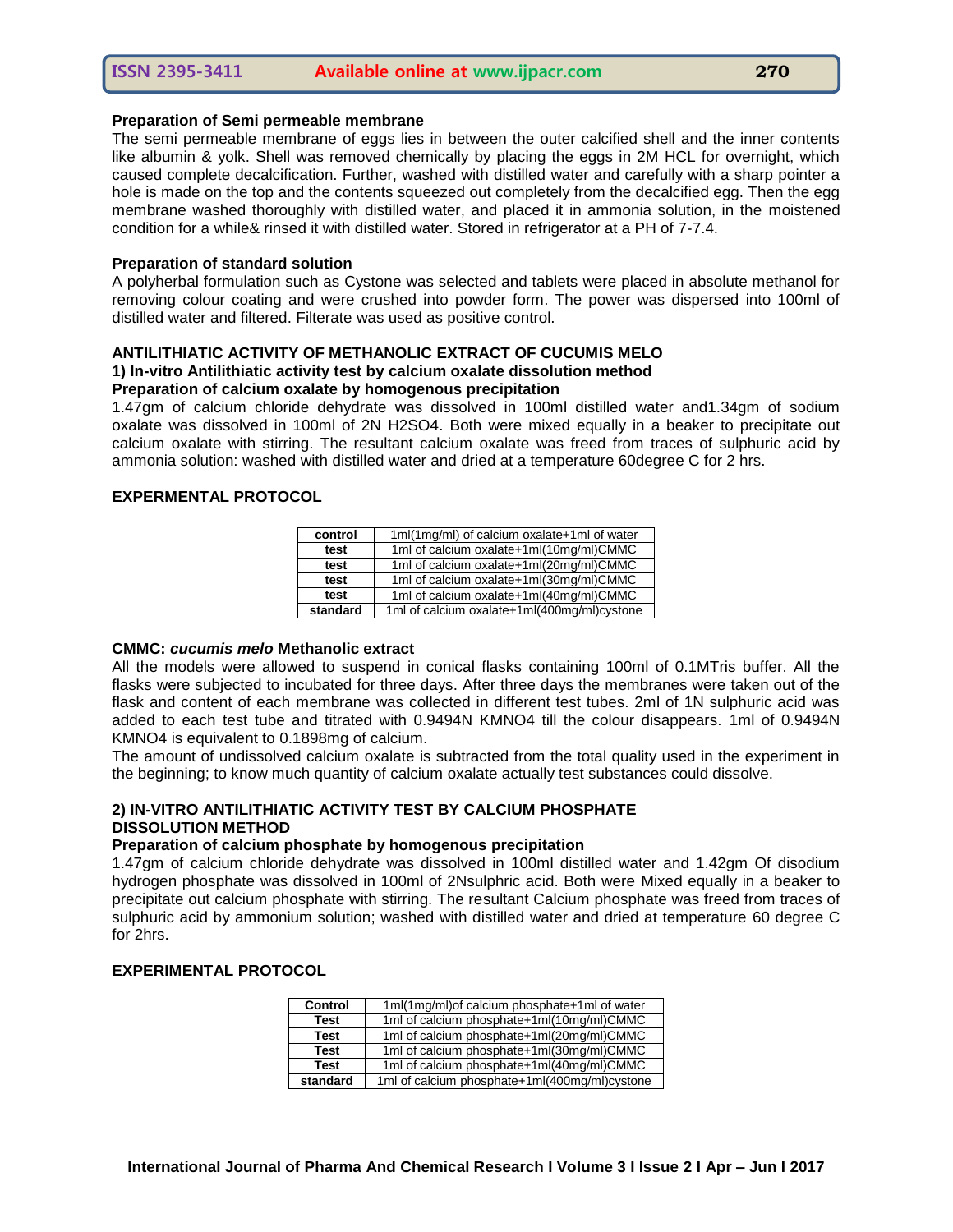#### **CMMC: cucumis melo Methanolic extract**

All the models were allowed to suspended in conical flasks containing 100ml of 0.1MTris buffer. All the flasks were subjected for 3 days. After 3 days the membranes were test out of the flask and content of each membrane was collected in different test tubes. 4ml of 1N sulphuric acid 3ml of molybdate-sulphuric acid reagents. 1ml of reducing solution were added and kept a side for 2hrs. Colour changefrom dark pink to colour less was observed after 2hrs.Change in colour intensity was measured against 620nm spectrophotometrically. Concentration of undissolved calcium was determined from standard calibration curve of calcium phosphate by using measured absorbance readings.

#### **%inhibition= {1-[si/sc]} × 100**

Where; **si**: slope of graph in the presence of inhibitor (plant extract), **Sc:** slope of gragh without inhibitor (control)

#### **RESULTS AND DISCUSSTION**

#### **Phytochemical Investigation**

Methanolic extract of fruit has shown the presence of Carbohydrates and Fats, Proteins and Vitamins.

#### **PHYTOCHEMICAL INVESTIGATION**

#### **Chemical test for the Methanolic extract of** *Cucumis melo*

| <b>NAME OF TEST</b>                                                                                  | <b>METHANOLIC EXTRACT</b> |  |
|------------------------------------------------------------------------------------------------------|---------------------------|--|
| <b>Triterpenes:</b><br>Salkowski test<br>Liebermann-Buchard's test<br>B)                             |                           |  |
| Carbohydrates:<br>A)Molisch's test:<br>B) Fehilings test:<br>C) Benedicts test:<br>D) Barfoeds test: |                           |  |

#### **In-vitro activity Antilithiatic activity test by calcium oxalate dissolution method**

Effect of Methanolic extract was statistically equal to the effect of standard drug being used for dissolving the existing renal stone.Methanol extract of 4 concentrations were taken for experimental purpose (10mg/ml, 20mg/ml, 30mg/ml, 40mg/ml). Dissolution of crystals were less for Methanolic extract of 10mg/ml and 20mg/ml concentrations. Whereas the extract of 30mg/ml, and 40mg/ml has shown almost similar of dissolution of crystals as that of standard cystone of 400mg/ml.

| <b>Treatment</b><br><b>Groups</b> | Calcium<br>oxalate<br>Absorbance<br>At620nm | Calcium oxalate<br>%Dissolution | calcium<br>phosphate<br>Absorbance<br>At620nm | calcium phosphate<br>%Dissolution |
|-----------------------------------|---------------------------------------------|---------------------------------|-----------------------------------------------|-----------------------------------|
| Control                           | 1.562                                       | 0.0                             | 1.562                                         | 0.0                               |
| methanolic extract10mg/ml         | 0.432                                       | $38+0.02$                       | $32.0 \pm 0.02$                               | 32.0                              |
| methanolic extract20mg/ml         | 0.536                                       | $42.6 \pm 0.02$                 | $35.3 \pm 0.02$                               | 35.3                              |
| methanolic extract30mg/ml         | 0.578                                       | $45.2 \pm 0.02$                 | $38.2 \pm 0.02$                               | 38.2                              |
| methanolic extract40mg/ml         | 0.623                                       | $52.3 \pm 0.03$                 | $42.6 \pm 0.02$                               | 42.6                              |
| Standard                          | 0.650                                       | $58.4 \pm 0.02$                 | $58.4 \pm 0.02$                               | 58.4                              |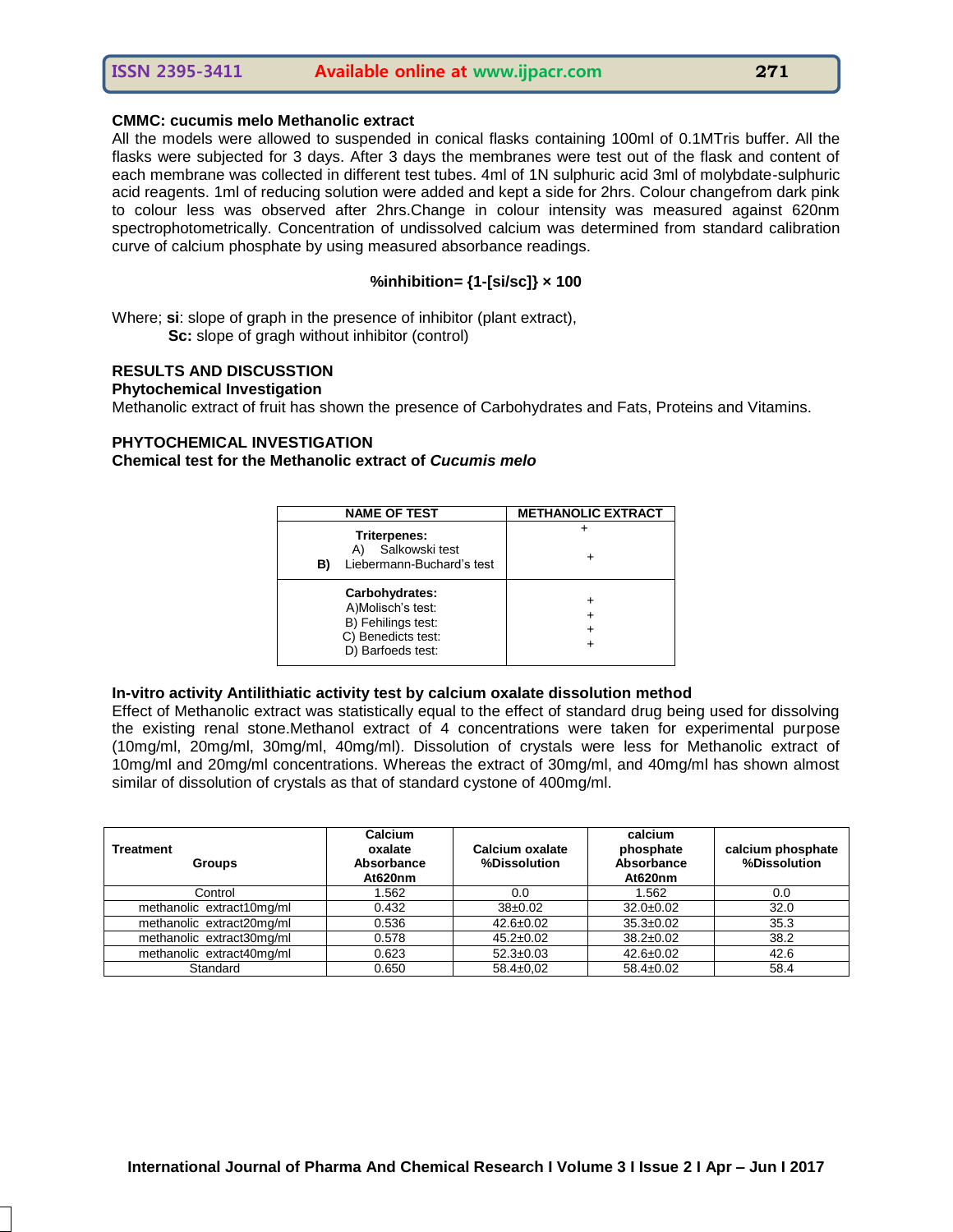

Series 1; indicates calcium oxalate  **%dissolution of calcium oxalate & calcium phosphate**

#### **CONCLUSION**

The existing fact came out of the study is that the Methanolic extract of plant showed statistically equal potential as compared to standard drug Cystone in dissolving the artificial stone crystals even in the crude form. Also the results came out of regarding the dissolution experiment have great importance as Methanolic extract in crud form got second position in effect after the standard drug Cystone. Crystal dissolution by the Methanolic extract is of great medical science interest. As it is having sweet taste and rich source of fiber and nutritious elements, due to reported activities better to consume it in all seasons.

#### **REFERENCES**

- 1. Pearle MS, Calhoun EA and Curhan GC (2007). "chapter 8: Urolithiais". In Litwin, MS;Saigal, CS. Urological diseases in America (NIH Publication no.07-5512)(PDF). Bethesda, Maryland: US Deparment of Health and Human Services, Public Health Service, National Institutes of Health, National Institute of Diabetes and Digestive and Kidney Diseases. Pp 283-319. Retrived 2011-06- 04
- 2. McNutt, WF (1893). "chapter 8: Vesical Calculi (cysto-lithiasis)".
- 3. Diseases of kidneys and bladder ; a text book for students of medicine. IV: Diseases of the bladder. Philadelphia: J.B.Lippincott Company. Pp. 185-6. Retrieved 2011-06-04.
- 4. Pugh, D. G.2002.Sheep and Goat medicine. Saunders, Philadelphia. 468 pp.
- 5. Bushman, D.H.,R.J.Emerick and L.B.Embry. 1965. Urolithiasis: relationship involving dietary calcium, phosphorus and magnesium. J.Nutr.87:499-504.
- 6. Stewart, S.R.,R.J.Emerick and R.H.Pritchard. 1991. Effect of dietary ammonium chloride and variations in calcium to phosphorous ratio on silica urolithiasis in sheep. J. Anim. Sci.69:2225- 2229.
- 7. Forman, S.A.., F. Whiting and R. Connell. 1959.Silica urolithiasis in beef cattle. 3. Chemical and physical composition of the uroliths. Can J.Compar.Med. 23(4): 157-162.
- 8. Scott, and W. Buchan.1988.The effects of feeding pelleted diets made from either coarsely or finely ground hay on phosphorus balanced and on the partition of phosphorus excertion between urine and faeces in the sheep. Q.J. Exp.Physiol. 73:315-322.
- 9. Bravo, D., D. Sauvant, C. Bogaert and F.Meschy. 2003.III . Quantitative aspects of phosphorus excretion in ruminants.Reprod.Nutr. Dev. 43: 285-300.